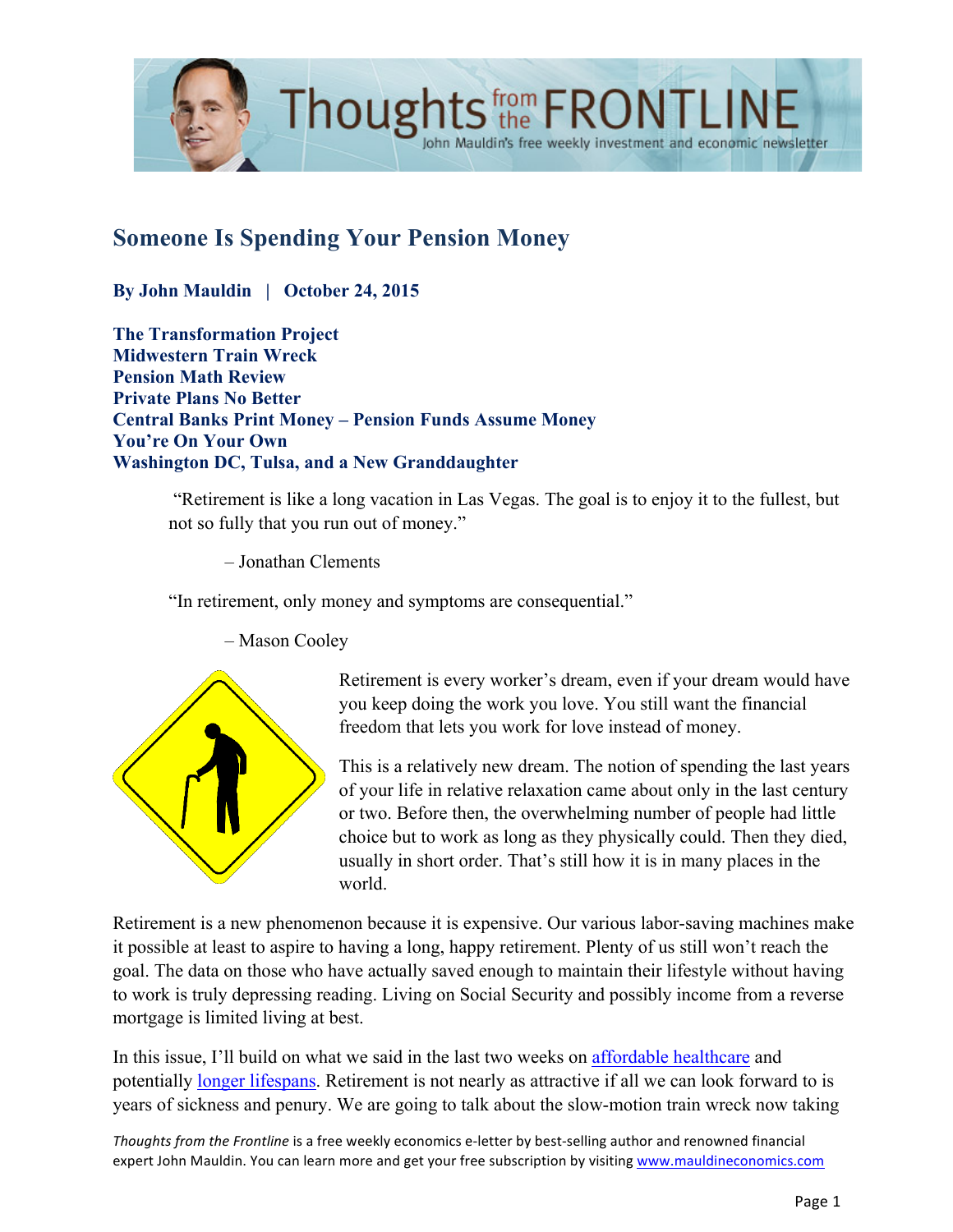shape in pension funds that is going to put pressure on many people who think they have retirement covered. Please feel free to forward this to those who might be expecting their pension funds to cover them for the next 30 or 40 years. Cutting to the chase, US pension funds are seriously underfunded and may need an extra \$10 trillion in 20 years. This is a somewhat controversial letter, but I like to think I'm being realistic. Or at least I'm trying.

### **The Transformation Project**

But first, let me update you on the progress on my next book, *Investing in an Age of Transformation*, which will explore the changes ahead in our society over the next 20 years, along with their implications for investing. Our immediate future promises far more than just a lot of fast-paced, fun technological change. There are many almost inevitable demographic, geopolitical, educational, sociological, and political changes ahead, not to mention the rapidly evolving future of work that are going to significantly impact markets and our lives. I hope to be able to look at as much of what will be happening as possible. I believe that the fundamentals of investing are going to morph over the next 10 to 15 to 20 years.

I mentioned a few weeks ago at the end of one of my letters that I was looking for a few potential interns and/or volunteer research assistants to help me with the book. I was expecting 8 to 10 responses and got well over 100. Well over. I asked people to send me resumes, and I was really pleased with the quality of the potential assistance. I realize that there is an opportunity to do so much more than simply write another book about the future.

What I have done is write a longer outline for the book, detailing about 25 separate chapters. I'd like to put together small teams for each of these chapters that will not only do in-depth research on their particular areas but will also make their work available to be posted upon publication of the book. We're going to create separate Transformation Indexes for many of the chapters, which will certainly be a valuable resource and a challenge for investors.

If you are interested in getting involved, drop me a note with your resume to transformation $\omega$ 2000wave.com. I will send you the book outline, and you can decide what area you would like to work in or whether you are willing to go where we need you.

And now let's look at what pension funds are going to look like over the next 20 years.

### **Midwestern Train Wreck**

[Four months ago we discussed the ongoing public pension train wreck in Illinois \(see Live and Let](http://www.mauldineconomics.com/frontlinethoughts/public-pensions-live-and-let-die)  Die). I was not optimistic that the situation would improve, and indeed it has not. The governor and legislature are still deadlocked over the state's spending priorities. Illinois still has no budget for the fiscal year that began on July 1. Fitch Ratings downgraded the state's credit rating last week. It's a mess.

Because of the deadlock, Illinois is facing a serious cash flow crisis. Feeling like you've hit the jackpot through the Illinois lottery? Think again. State officials announced Wednesday that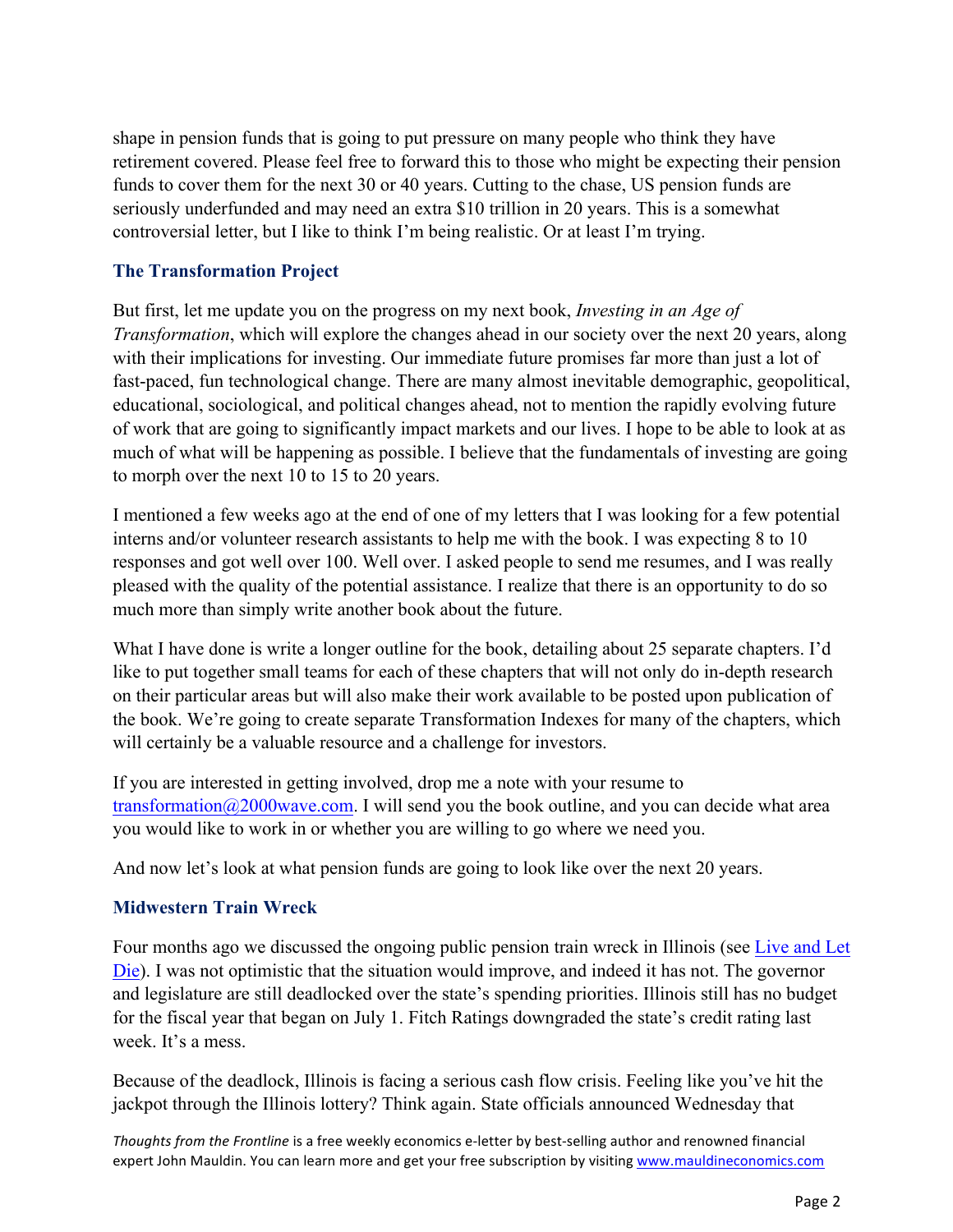winners who are due to receive more than \$600 won't get their money until the state's ongoing budget impasse is resolved. Players who win up to \$600 can still collect their winnings at local retailers. More than \$288 million is waiting to be paid out. For now the winners just have an IOU and no interest on their money [\(Fox\).](http://www.foxnews.com/politics/2015/10/15/unlucky-winners-illinois-lottery-halts-payouts-over-600/)

As messy as the Illinois situation is, none of us should gloat. Many of our own states and cities are not in much better shape. In fact, the political gridlock actually forced Illinois into accomplishing something other states should try. Illinois has not issued any new bond debt since May 2014. Can many other states say that?

Unfortunately, that may be the best we can say about Illinois. The state delayed a \$560 million payment to its pension funds for November and may have to delay or reduce another contribution due in December.

Illinois and many other states and local governments are in this mess because their politicians made impossible-to-keep promises to public workers. The factors that made them so impossible apply to everyone else, too. More people are retiring. Investment returns aren't meeting expectations. Healthcare costs are rising. Other government spending is out of control.

Nonetheless, the pension problem is the thorniest one. State and local governments spent years waving generous retirement benefits in front of workers. The workers quite naturally accepted the offers. I doubt many stopped to wonder if their state or city could keep its end of the deal. Of course, it could. It's the government.

Although state governments have many powers, creating money from thin air is, alas, not one of them. You have to be in Washington to do that. Now that the bills are coming due, the state's' inability to keep their word is becoming obvious.

Now, I'm sure that many talented people spent years doing good work for Illinois. That's not the issue here. The fault lies with politicians who generously promised money they didn't have and presumed it would magically appear later.

On the other hand, retired public workers need to realize they can't squeeze blood from a turnip. Yes, the courts are saying Illinois must keep its pension promises. But the courts can't create money where none exists. At best, they can force the state to change its priorities. If pension benefits are sacrosanct, the money won't be available for other public services. Taxes will have to go up or other essential services will not be performed. This is certainly not good for the citizens of Illinois. As things get worse, people will begin to move.

What happens then? Citizens will grow tired of substandard services and high taxes. They can avoid both by moving out of the state. The exodus may be starting. *[Crain's Chicago Business](http://www.chicagobusiness.com/realestate/20151006/CRED0701/150929932/this-suburb-has-too-many-1-million-plus-homes-for-sale#utm_medium=email&utm_source=ccb-dailyalert&utm_campaign=ccb-dailyalert-20151006)* reports:

High-end house hunters in Burr Ridge have 100 reasons to be happy. But for sellers, that's a depressing number. The southwest suburb has 100 homes on the market for at least \$1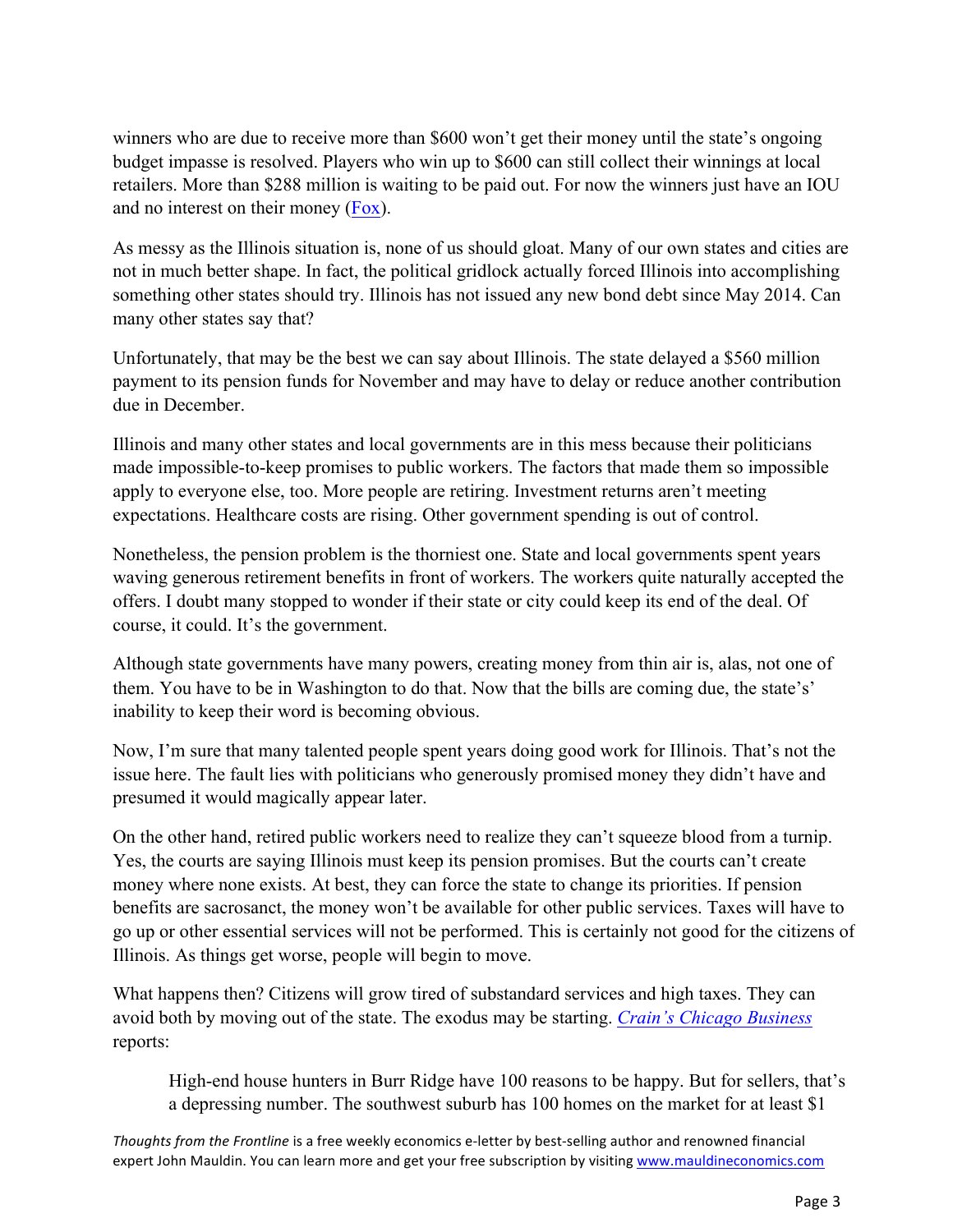million, more than seven times the number of homes in that price range  $-14$  – that have sold in Burr Ridge in the past six months. The town has the biggest glut by far of \$1 million-plus homes in the Chicago suburbs, according to a Crain's analysis.

"It's been disquietingly slow, brutally slow, getting these sold," said Linda Feinstein, the broker-owner of ReMax Signature Homes in neighboring Hinsdale. "It feels like the brakes have been on for months."

We don't know why these people want to sell their homes, of course, but they may be the smart ones. They're getting ahead of the crowd – or trying to. Think Detroit. I have visited there a few times over the last year, and the suburbs are really quite pleasant (except in the dead of winter, when I'd definitely rather be in Texas). But those who moved out of the city of Detroit and into the suburbs many decades ago had a choice, because Michigan's finances weren't massively out of whack.

I've been to Hinsdale. It's a charming community and quite upscale. It is an easy train commute to downtown Chicago.

Look at it this way: with what you know about Illinois public finances, would you really want to move into the state and buy an expensive home right now? I sure wouldn't. That sharply reduces the number of potential homebuyers. The result will be lower home prices. I'm not predicting Illinois will end up like Detroit… but I don't rule it out, either.

Further, more and more cities and counties around the country are going to be looking like Chicago. Wherever you buy a home, you really should investigate the financial soundness of the state and the city or town.

### **Pension Math Review**

Political folly is not the only problem. Illinois and everyone else saving for retirement – including you and me – make some giant assumptions. Between ZIRP and assorted other economic distortions, it is harder than ever to count on a reasonable real return over a long period.

Small changes make a big difference. Pension managers used to think they could average 8% after inflation over two decades or more. At that rate, a million dollars invested today turns into \$4.7 million in 20 years. If \$4.7 million is exactly the amount you need to fund that year's obligations, you're in good shape.

What happens if you average only 7% over that 20-year period? You'll have \$3.9 million. That is only 83% of the amount you counted on.

At 6% returns you will be only 68% funded. At 5%, you have only 57% of what you need. At 4%, you will be only 47% of the way there.

This math works the same way no matter how many zeroes you put behind the numbers. Each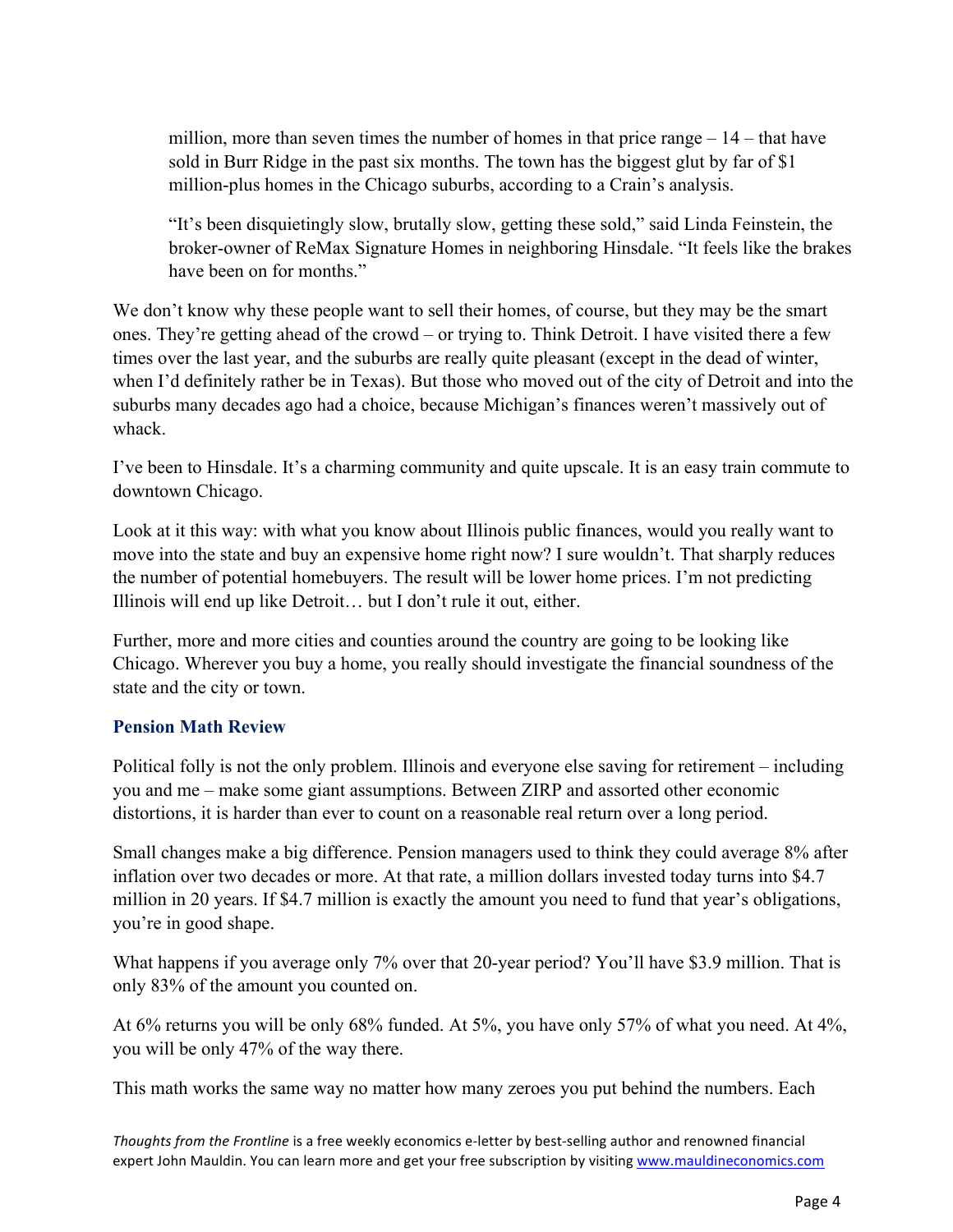percentage point of return makes a huge difference. Missing your target just slightly can have big consequences.

Keep in mind these need to be real, after-inflation returns. Inflation is not a problem right now. How much will you bet that it will stay under control for the next two decades? You might be right – and then again you might be wrong, so you really need to aim even higher. Retirement incomes are not something that should be gambled with.

Pension managers know this, of course. The National Association of State Retirement Administrators has some good data on its member's activities. Their *[Public Fund Survey](http://www.publicfundsurvey.org/publicfundsurvey/summaryoffindings.html)* has data on public retirement systems covering 12.6 million active workers and 8.2 million retirees and beneficiaries. At the end of FY 2013 (the latest data they show), members had \$2.86 trillion in assets. That is about 85% of all state and local government retirement assets. This data is comprehensive, though a little outdated.

The average public retirement system funding level in FY 2013 was 71.8%. That number has been trending steadily downward since the survey began. In 2001, it was a healthy 100.8%.



This is not a good trend. What is the problem? Here is how NASRA explains it.

Figure B [shown above] presents the aggregate actuarial funding level since 1990, measured by Standard & Poor's from 1990 to 2000 and the Survey since 2001. This figure illustrates the substantial effect investment returns have on a pension plan's funding level: investment market performance was relatively strong during the 1990s, followed by two periods, from 2000–2002 and 2008–09, of sharp market declines. Other factors that affect a plan's funding level include contributions made relative to those that are required, changes in benefit levels, changes in actuarial assumptions, and rates of employee salary growth.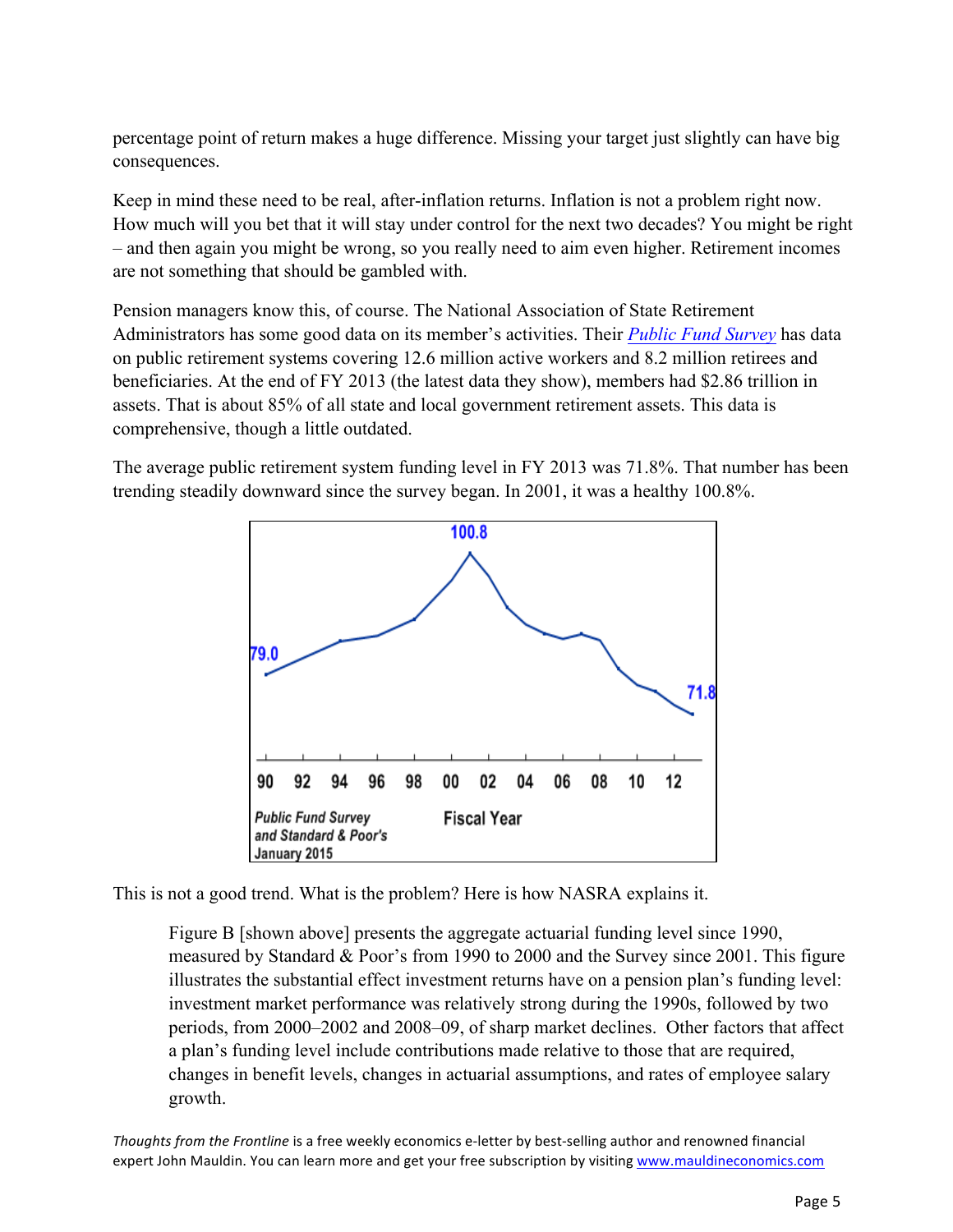The average state and local retirement system can pay only roughly 72% of its obligations as of now. That means state and local governments need to come up with an additional \$1 trillion or more. Some states, of course, are 100% funded. Some have barely half the needed funding. That is a lot of money for financially strapped states to come up with. I can't think of any reason to believe the situation will get better. I can imagine quite a few scenarios in which it will get worse.

Looking at the assumptions, the median plan in the Public Fund Survey assumed 7.9% annual investment returns and 3.0% inflation. The average asset allocation was 50.7% equities, 23.2% fixed income, 7.2% real estate, and 15.1% alternatives, with the rest in cash and "other."

I've played with those numbers using what I think are reasonable return expectations. I can't find any combination that would bring the real return after inflation up to the 5% area that the plans need. That means the 71.8% funding ratio is too optimistic. It is somewhere below that level. How far below? We'll know in 20 years. (We will look at some scholarly projections of future portfolio potentials in a moment.)

If you are a state or city worker in one of these severely underfunded systems, or a recently retired one, now is an excellent time to develop your Plan B. Your chance of getting the full amount you were promised is somewhere between slim and none. The money simply isn't there.

## **Private Plans No Better**

If you are a corporate worker and think your plan is better than those managed by politically driven bureaucracies, you may want to rethink your position.

First, you should (probably) thank your lucky stars if you have some kind of defined benefit plan. Such plans are an endangered species outside of government and union-run plans. Most workers now are lucky to get a 401K that shifts responsibility off the company's shoulders and onto theirs.

On the off chance that you do have a defined benefit pension, on average that pension plan is likely to be in the same boat as the governmental plans discussed above. Actuarial firm Milliman, Inc., tracks these plans and has a handy "Milliman 100 Pension Funding Index." It tracks the 100 largest corporate defined benefit plans.

As of September 2015, [Milliman data](http://us.milliman.com/uploadedFiles/insight/Periodicals/pension-funding-index/pfi-10-08-15.pdf) shows these 100 plans had a funded percentage of 81.7%. They are collectively \$312 billion below where they ought to be. This is actually better than where they began 2015. The chart below shows this figure monthly since 2010.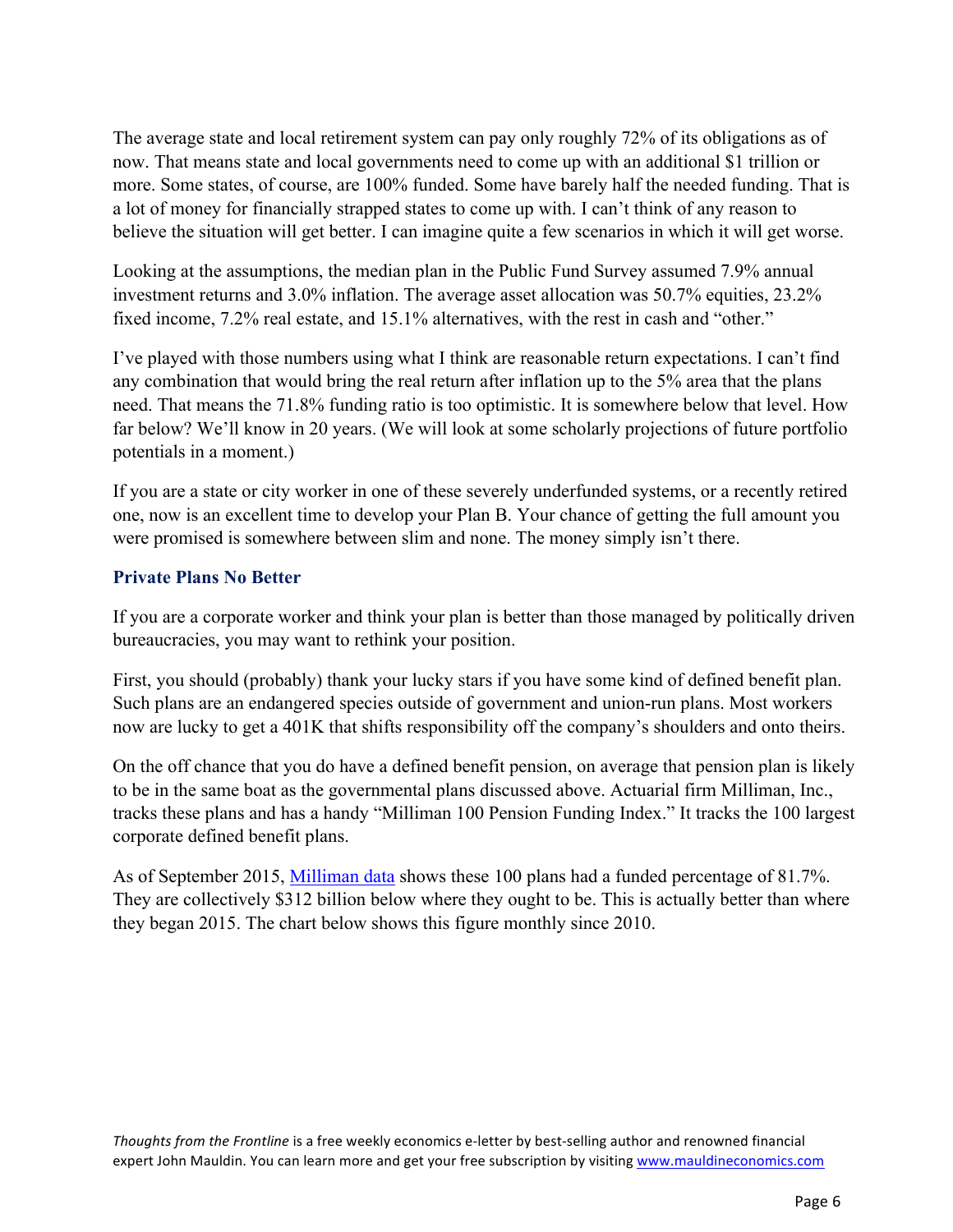

The dotted lines are Milliman's optimistic, baseline, and pessimistic forecasts. The baseline scenario's expected rate of return is 7.3%. I would call that excessive, for the same reasons we will discuss in a moment. I think their optimistic 11.3% return is very unlikely to pan out, and the pessimistic 3.3% is not pessimistic enough.

In short, the suggestion I made for public workers applies to private workers, too. If you don't have Plan B, start working on one now.

## **Central Banks Print Money – Pension Funds Assume Money**

Pension fund boards are typically populated by political appointees and representatives from the various pension groups. In an effort to make sure they are making realistic projections (and after they have been on the board for a few months, when they understand how serious the task is), they hire outside consultants. The pension-consulting gig is lucrative and very competitive. It is also quite political.

It is political because the assumptions you make about your future returns directly affect state and city budgets. Typically, states require themselves to "dollar-cost average" their funding over time so that pension funds stay fully funded. If you reduce the future returns you expect to make on your investments, you increase the amount of present-day funding needed from the various government entities.

The average pension fund is 71.8% funded. But that's assuming high returns. What are returns actually likely to be? Let's look at a few estimates by professionals. First, the folks at GMO annually make a seven-year *real return forecast*. This is the one from the end of last year: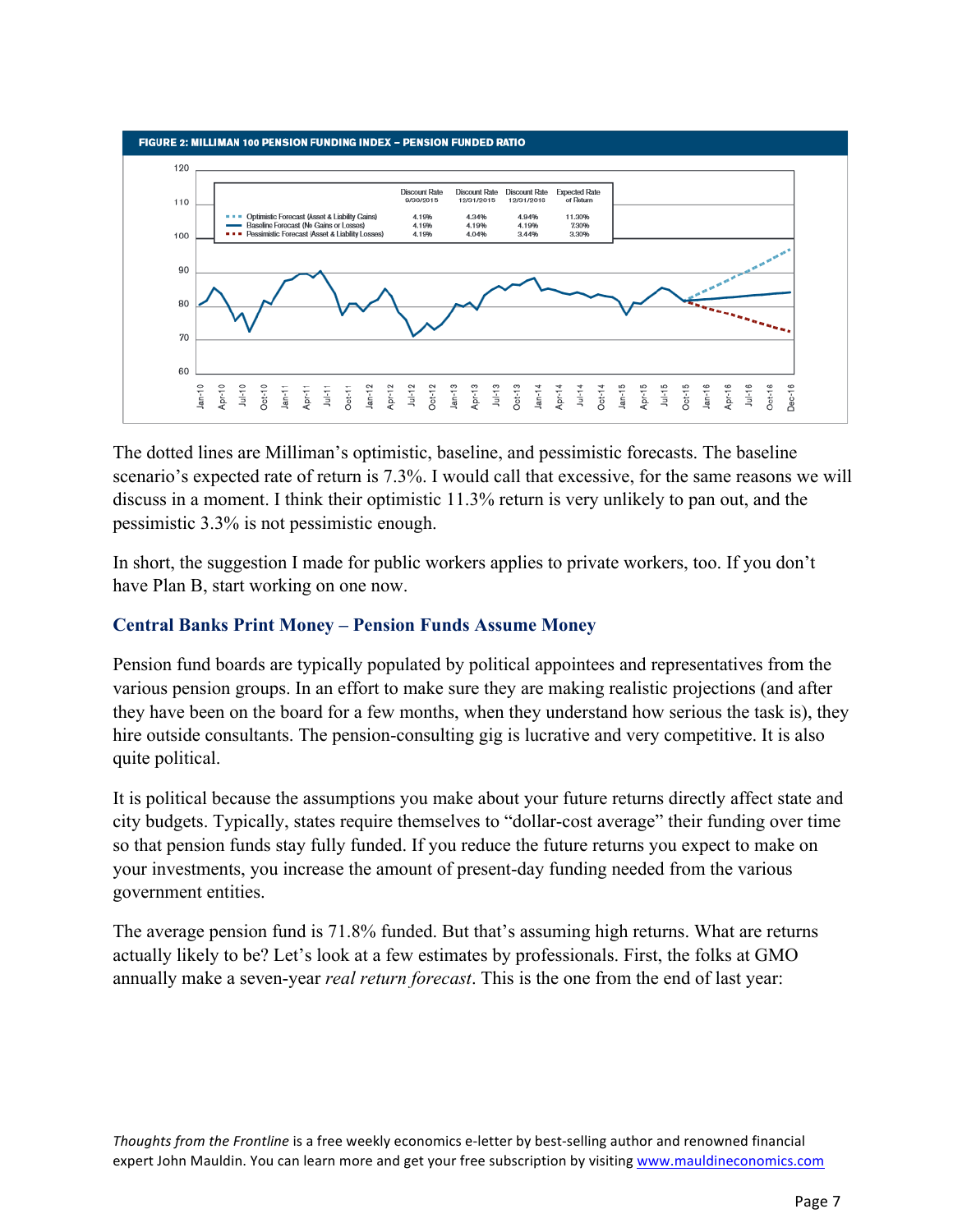#### **GMO** 7-Year Asset Class Real Return Forecasts\*



As of December 31, 2014

Note that US stocks are projected to produce negative returns. US pension funds are heavily weighted to US markets. Even adding in developing-market equities would still leave you with negative returns. I highly doubt that any pension-fund consultant would suggest that their clients aggressively overweight emerging-market equities. Now, look at the returns for bonds.

This forecast would suggest that, over the next seven years, returns will be negative for the balanced portfolios that most pension funds have. If GMO is correct, pension funds will require significant state and local funding to make up the difference,.

The Macro Research Board (MRB) recently developed a total portfolio forecast for dollar, euro, and pound sterling portfolios. They made detailed forecasts for equities, bonds, currencies, and commodities, taking into consideration inflation and global growth. These are guys I take very seriously, as their forecasting methods are rigorous. Let's go straight to their 10-year forecast.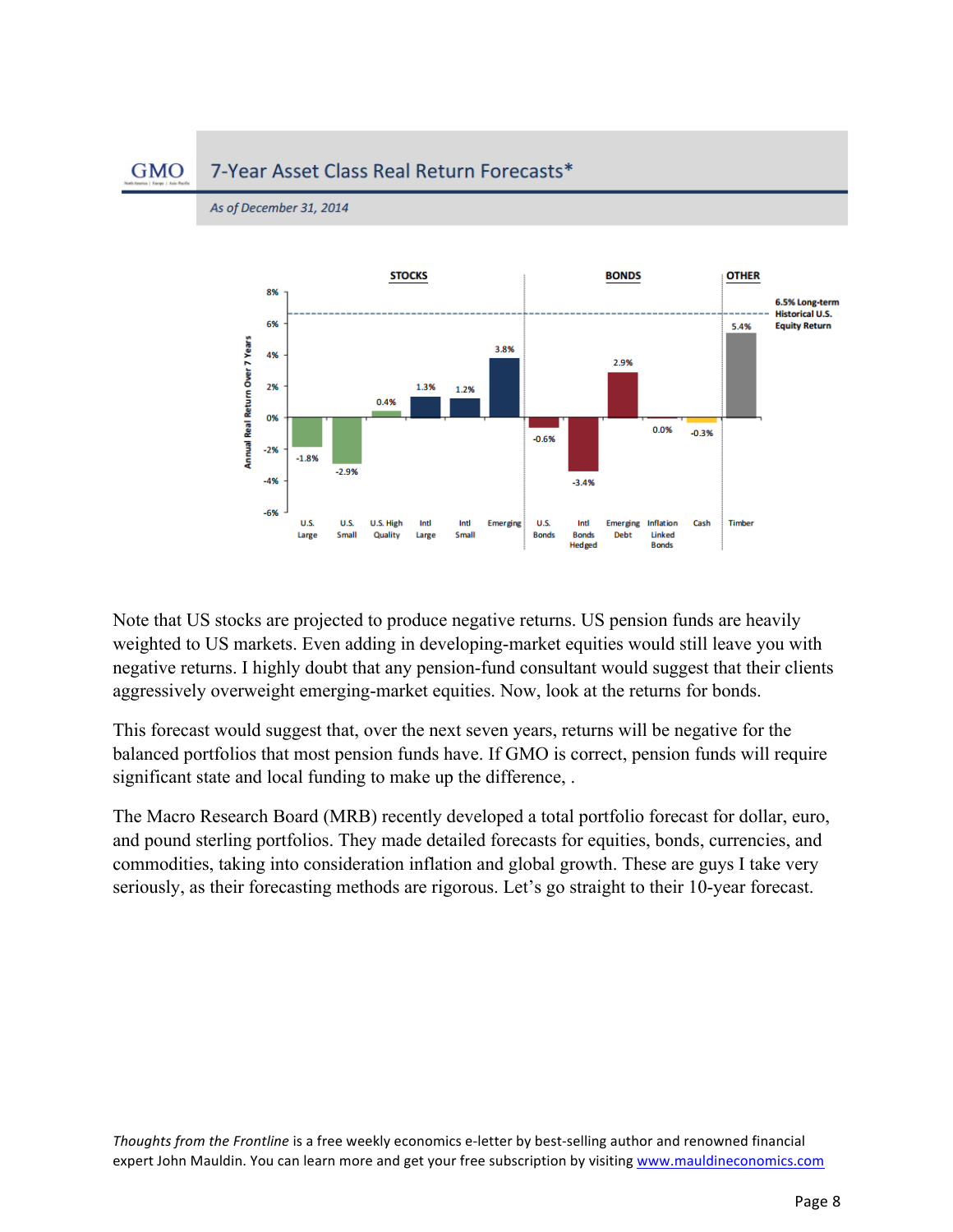|                              | Balanced Portfolio Returns*<br>$(%\triangleGR)$ |                       | Conservative Portfolio Returns**<br>$% \angle (AGR)$ |                       | Aggressive Portfolio Returns***<br>(%CAGR) |                       |
|------------------------------|-------------------------------------------------|-----------------------|------------------------------------------------------|-----------------------|--------------------------------------------|-----------------------|
| Country/Region               | <b>Real Return</b>                              | <b>Nominal Return</b> | <b>Real Return</b>                                   | <b>Nominal Return</b> | <b>Real Return</b>                         | <b>Nominal Return</b> |
| <b>U.S. Dollar Portfolio</b> | 3.1                                             | 5.1                   | 2.7                                                  | 4.6                   | 4.1                                        | 6.0                   |
| <b>Stocks</b>                | 5.6                                             | 7.2                   | 5.6                                                  | 7.2                   | 5.6                                        | 7.2                   |
| <b>Bonds</b>                 | 0.6                                             | 2.5                   | 0.6                                                  | 2.5                   | 0.6                                        | 2.5                   |
| Commodities                  | 0.3                                             | 2.2                   | 0.3                                                  | 2.2                   | 0.3                                        | 2.2                   |
| Cash                         | 0.7                                             | 2.6                   | 0.7                                                  | 2.6                   | 0.7                                        | 2.6                   |
| <b>Euro Portfolio</b>        | 2.4                                             | 4.1                   | 1.9                                                  | 3.5                   | 3.5                                        | 5.1                   |
| <b>Sterling Portfolio</b>    | 3.2                                             | 5.2                   | 2.7                                                  | 4.7                   | 4.2                                        | 6.2                   |

### Table 6 Balanced Portfolio Returns Will Be Modest

Balanced portfolio is 50% global equities; 35% domestic 10-year government bonds, 10% global commodities, and 5% domestic cash, measured in local currency; rebalanced annually;

compound annual growth rate from 2015 to 2025.<br>"Conservative portfolio is 40% global equities, 45% domestic 10-year government bonds, 10% global commodities, and 5% domestic cash, measured in local currency; rebalanced ann

compound annual growth rate from 2015 to 2025<br>In Aggressive portfolio is 70% global equities, 25% domestic 10-year government bonds, 0% global commodities, and 5% domestic cash, measured in local currency; rebalanced annua compound annual growth rate from 2015 to 2025 MRB Partners Inc @ 10/2015

The average US pension fund, according to the data above, can expect returns somewhere between MRB's balanced and aggressive portfolio projections. That suggests positive real returns of around 3.6% for US pension funds – a far cry from the almost 6% that most funds are projecting and nearly two full points lower than many pension funds are currently anticipating. MRB's projections mean that today such funds actually have only 68% of what they need to be fully funded in 20 years.

Do you think MRB's forecasts are pessimistic? Actually, the assumptions they make and their projections are more generous than the ones I would make and also exceed the more conservative GMO assumptions. I could go tick off a whole host of reasons why I think growth is going to be slow (though not fall off the cliff), but there isn't enough room today. Suffice it to say that I still believe in my Muddle Through economic scenario.

But since funds are already funded at only about 72% of what it would take to pay promised benefits to retirees, the math means that funds have less than 50% of the money they need currently in their accounts. Since funds have \$2.86 trillion (give or take), then no matter how you slice it, pension funds are underfunded today by about \$2 trillion, if you assume MRB's projections are correct. Since pension funds are forecasting that they will grow their funds almost fivefold, that means a future shortfall in the neighborhood of \$10 trillion, which during the intervening time is going to have to be made up from tax revenues.

Of course, I made a lot of assumptions in the preceding paragraph. What if states decide to aggressively start making up the shortfall? That would certainly reduce the ending deficit. There are other factors that could positively affect returns as well. This is certainly a back-of-the-napkin estimate; but if I am wrong, it is only in the final destination and not in the direction of the problem. Pension funding is going to be a huge burden on government budgets everywhere, in a time when they are already strained.

On top of that, add in the cost to the government of Social Security and other entitlements. Further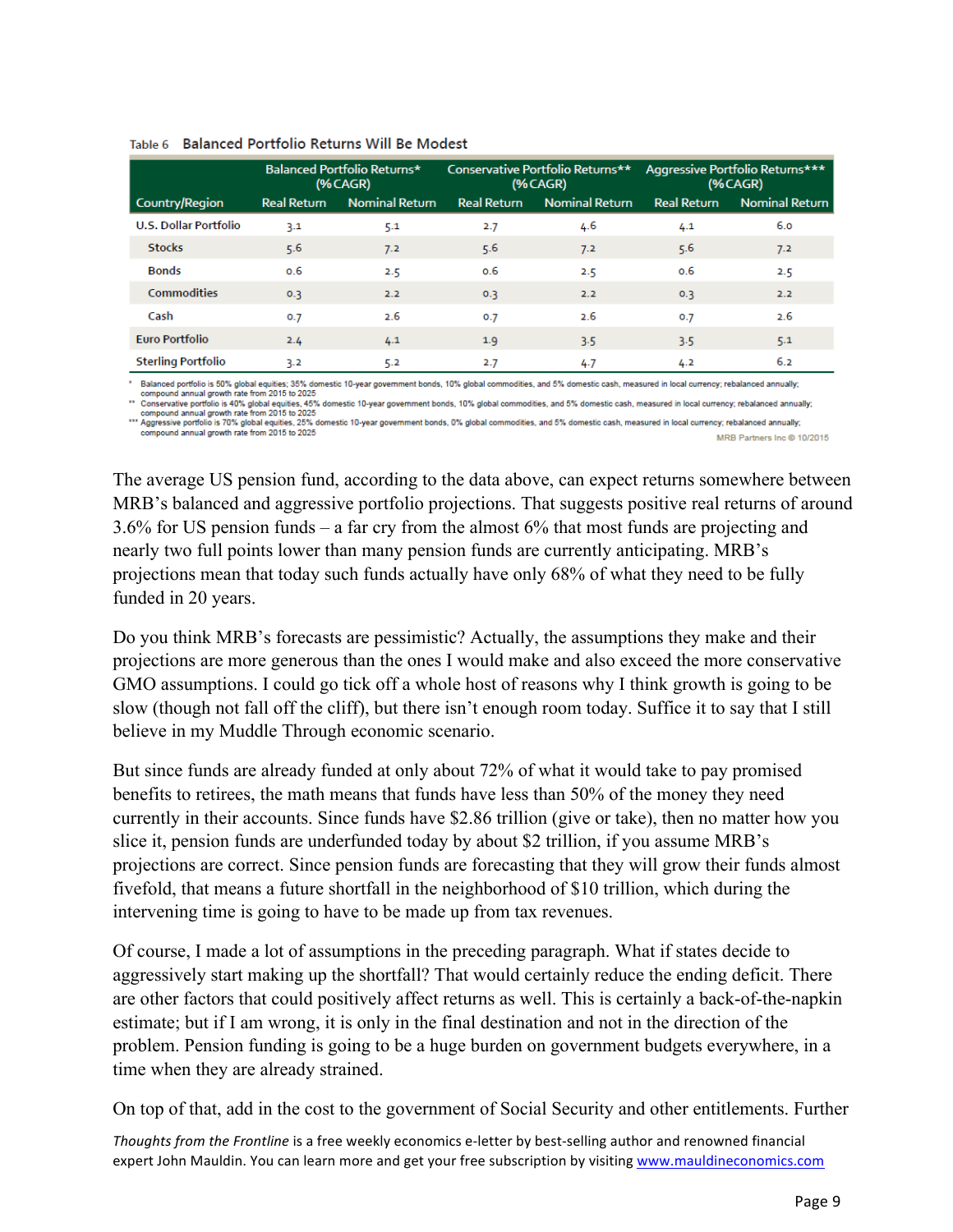compounding the problem, as I demonstrated over the past two weeks, is the very real potential that the average person retiring today will live 10 years longer than actuaries currently predict. Various estimates say entitlements in the US will run to the tune of \$80 trillion over time. And the situation is just as bad in Europe. In fact, many countries in Europe are in worse shape than the US.

### **You're On Your Own**

There are no easy answers for individuals here. I think more and more potential retirees will find it necessary to continue working. Further, you should plan on living a great deal longer than you probably assume in your current financial plan. And unless your financial manager is a wizard, you should seriously think about what kind of returns she can produce for you and what level of withdrawals you can actually afford. The 5% annual withdrawal that many financial planners use in their models is simply not realistic in today's low-yield world.

Making sure you have enough money for your retirement, whatever that looks like, is very serious business. It is okay to hope that governments figure it all out and can send you your pension and meet their other obligations. But hope is not a strategy, just as denial is not a river in Egypt. We (and I do include myself here) need to be very realistic about the assumptions we are making for returns and what our future retirement portfolio values will be.

### **Washington DC, Tulsa, and a New Granddaughter**

Tomorrow morning (way too early) I get on a plane to go to Washington, DC, where I will attend the wedding of my friend Steve Moore *(Wall Street Journal* editor, now with the Heritage Foundation) who will have his wedding ceremony at the Jefferson Memorial on a hopefully niceweather day.

I was intending to stay in DC and see friends, but it turns out that the doctors have decided that my daughter Abigail is about to give me my new granddaughter, Riley Jane, who will be here sometime within the next 48 hours; and so I need to be in Tulsa on Sunday! This will be grandchild number seven, which sounds like it has something lucky about it. That will make two granddaughters in Tulsa, as Abigail's twin Amanda has Addison, who is now two years old. (Yes, their husbands Allen and Stephen were somewhat responsible.) Oddly, I had no grandchildren just six years ago. But a rapid run of grandchildren is what you get when you have seven kids, otherwise known as cost centers. (Seriously, I don't want to hear you bragging about your PhD/rocket scientist/entrepreneur child who is sending money back to you to express their love for all the effort you put in.) It seems almost like yesterday that I was at the airport meeting a "personal courier" who was carrying my twins, whom we adopted from Korea.

The girls will kill me for saying this, but all we had seen was their baby pictures. And frankly, these were the ugliest baby pictures I think I've ever seen. I'm not allowed to show them, but if you took a peek, you would agree. I pretty much know for a fact that one couple turned the twins down because of their pictures. The girls were premature, with blotchy faces and shaved heads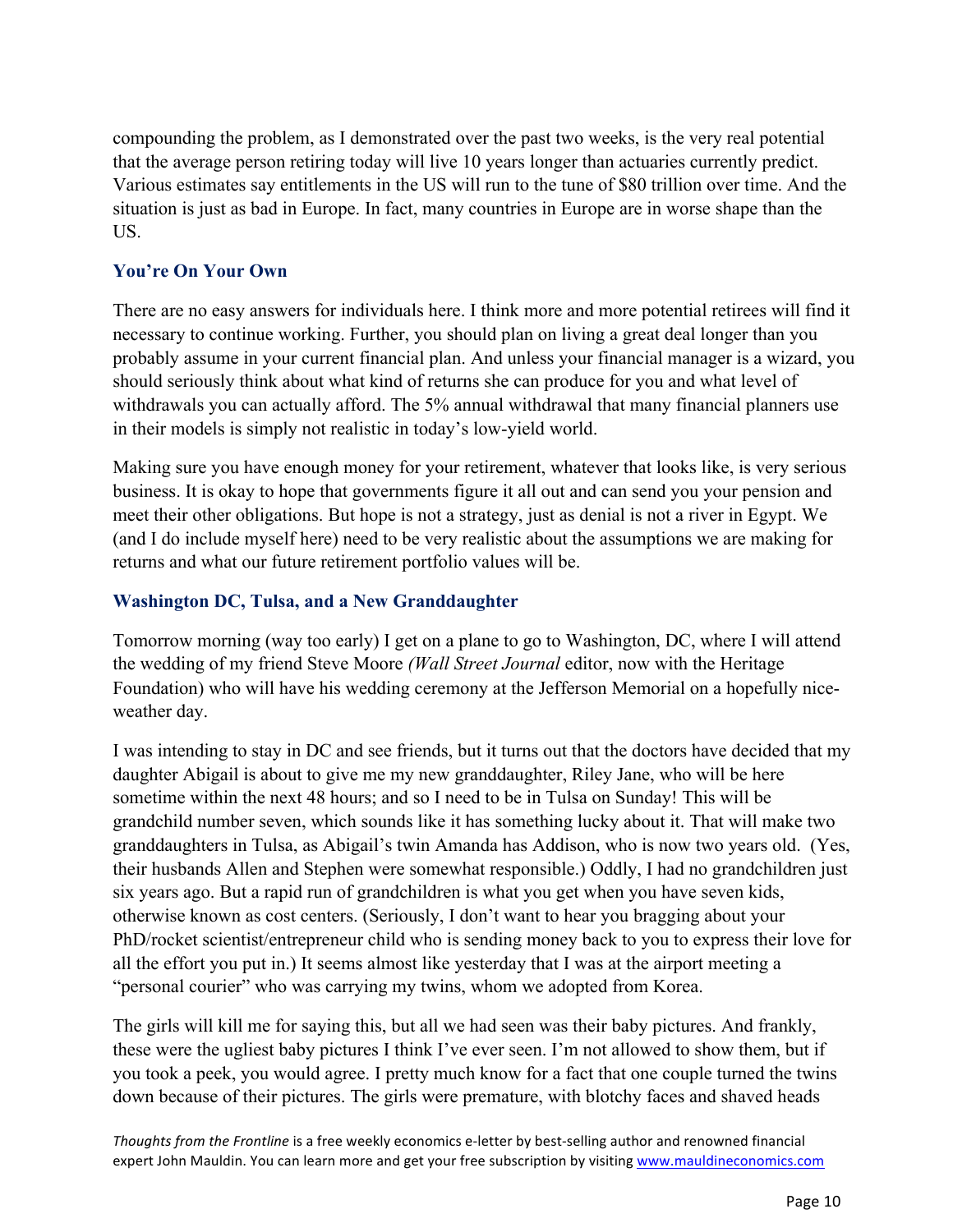because they evidently do intravenous injections in the head in Korea. Long story short, the courier walked off the plane and presented us with two of the most beautiful baby girls you could possibly imagine. I mean seriously beautiful. They made the cover of *Twins* magazine when they were two. Modeling agencies would approach them in malls, and they did a few commercials here and there, although it wasn't something we pursued. They were far more into cheerleading. Seventeen years later one was Homecoming Queen and the other Senior Queen – one of the proudest and most emotional days of my life. No one had prepared dad for that one. Their high school also had Miss Tulsa, who almost won Miss Oklahoma, and she was the consensus-projected winner, so it was a serious competition. But then, look at my girls, who also happen to be the nicest human beings you will ever meet. Of course, I'm just a proud dad, and what do I know?

I rather doubt that Steve will be partying until the wee hours, which is just as well as I try to make sure that early flights mean early nights. I really am working on getting enough sleep these days, and it's making a difference.

It feels a little bit odd to be 66 and not even thinking remotely about retirement. For the younger generation, retiring at 65 is just the way we thought about things 40 years ago. Sixty-six really doesn't feel like I thought it was going to feel. Maybe it's all the supplements and the diet that Pat Cox and Mike Roizen have me on. (Don't tell them how much I cheat – but I'm mostly good.) Or maybe it's just happenstance and genetics.

Whatever it is, I'll take it. I'm starting businesses and ventures that realistically require my participation for at least 7 to 10 years into the future at a minimum. I'm not even thinking of winding down. I'm actually busier than I've ever been in my life, even when I actually had seven kids at home and just *thought* I was busy. I know we all have to be realistic, but right now working for another 10 years or more doesn't feel like it's going to be a problem. We'll see. And from what my friends tell me, seven grandchildren will have me working even harder. But then, what's a few more cost centers? You have a great week and work on postponing retirement for at least 10 years! It's more fun doing what you love, anyway.

(And yes I know that's maybe an obscure reference to a more or less long-forgotten country western song [even though Eric Clapton covered it], but there's a certain segment of you that will pick up on it. I guess you had to live through that era.)

Your getting ready to live on Tulsa (granddaughter) time analyst,

- Dif Maddi

John Mauldin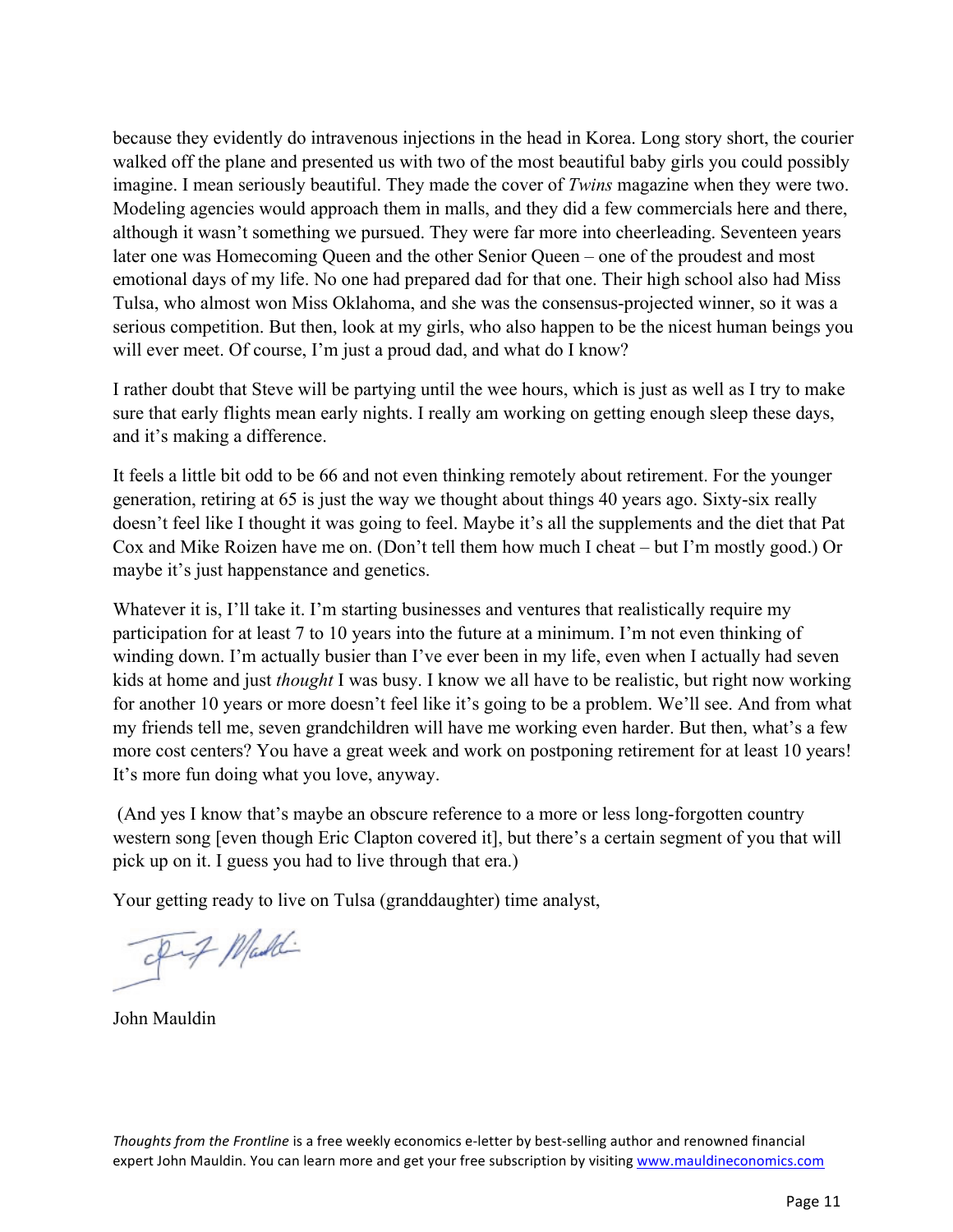### **Share Your Thoughts on This Article**

**Post a Comment** 

Send to a Friend | Print Article | View as PDF | Permissions/Reprints | Previous Article

*Thoughts From the Frontline* is a free weekly economic e-letter by best-selling author and renowned financial expert, John Mauldin. You can learn more and get your free subscription by visiting http://www.mauldineconomics.com.

Please write to subscribers@mauldineconomics.com to inform us of any reproductions, including when and where copy will be reproduced. You must keep the letter intact, from introduction to disclaimers. If you would like to quote brief portions only, please reference http://www.mauldineconomics.com.

To subscribe to John Mauldin's e-letter, please click here: http://www.mauldineconomics.com/subscribe/

To change your email address, please click here: http://www.mauldineconomics.com/change-address

If you would ALSO like changes applied to the Mauldin Circle e-letter, please include your old and new email address along with a note requesting the change for both e-letters and send your request to compliance@2000wave.com.

To unsubscribe, please refer to the bottom of the email.

*Thoughts From the Frontline* and JohnMauldin.com is not an offering for any investment. It represents only the opinions of John Mauldin and those that he interviews. Any views expressed are provided for information purposes only and should not be construed in any way as an offer, an endorsement, or inducement to invest and is not in any way a testimony of, or associated with, Mauldin's other firms. John Mauldin is the Chairman of Mauldin Economics, LLC. He also is the President of Millennium Wave Advisors, LLC (MWA) which is an investment advisory firm registered with multiple states, President and registered representative of Millennium Wave Securities, LLC, (MWS) member FINRA, SIPC. MWS is also a Commodity Pool Operator (CPO) and a Commodity Trading Advisor (CTA) registered with the CFTC, as well as an Introducing Broker (IB) and NFA Member. Millennium Wave Investments is a dba of MWA LLC and MWS LLC. This message may contain information that is confidential or privileged and is intended only for the individual or entity named above and does not constitute an offer for or advice about any alternative investment product. Such advice can only be made when accompanied by a prospectus or similar offering document. Past performance is not indicative of future performance. Please make sure to review important disclosures at the end of each article. Mauldin companies may have a marketing relationship with products and services mentioned in this letter for a fee.

Note: Joining the Mauldin Circle is not an offering for any investment. It represents only the opinions of John Mauldin and Millennium Wave Investments. It is intended solely for investors who have registered with Millennium Wave Investments and its partners at www.MauldinCircle.com or directly related websites. The Mauldin Circle may send out material that is provided on a confidential basis, and subscribers to the Mauldin Circle are not to send this letter to anyone other than their professional investment counselors. Investors should discuss any investment with their personal investment counsel. John Mauldin is the President of Millennium Wave Advisors, LLC (MWA), which is an investment advisory firm registered with multiple states. John Mauldin is a registered representative of Millennium Wave Securities, LLC, (MWS), an FINRA registered broker-dealer. MWS is also a Commodity Pool Operator (CPO) and a Commodity Trading Advisor (CTA) registered with the CFTC, as well as an Introducing Broker (IB). Millennium Wave Investments is a dba of MWA LLC and MWS LLC. Millennium Wave Investments cooperates in the consulting on and marketing of private and non-private investment offerings with other independent firms such as Altegris Investments; Capital Management Group; Absolute Return Partners, LLP; Fynn Capital; Nicola Wealth Management; and Plexus Asset Management. Investment offerings recommended by Mauldin may pay a portion of their fees to these independent firms, who will share 1/3 of those fees with MWS and thus with Mauldin. Any views expressed herein are provided for information purposes only and should not be construed in any way as an offer, an endorsement, or inducement to invest with any CTA, fund, or program mentioned here or elsewhere. Before seeking any advisor's services or making an investment in a fund, investors must read and examine thoroughly the respective disclosure document or offering memorandum. Since these firms and Mauldin receive fees from the funds they recommend/market, they only recommend/market products with which they have been able to negotiate fee arrangements.

PAST RESULTS ARE NOT INDICATIVE OF FUTURE RESULTS. THERE IS RISK OF LOSS AS WELL AS THE OPPORTUNITY FOR GAIN WHEN INVESTING IN MANAGED FUNDS. WHEN CONSIDERING ALTERNATIVE